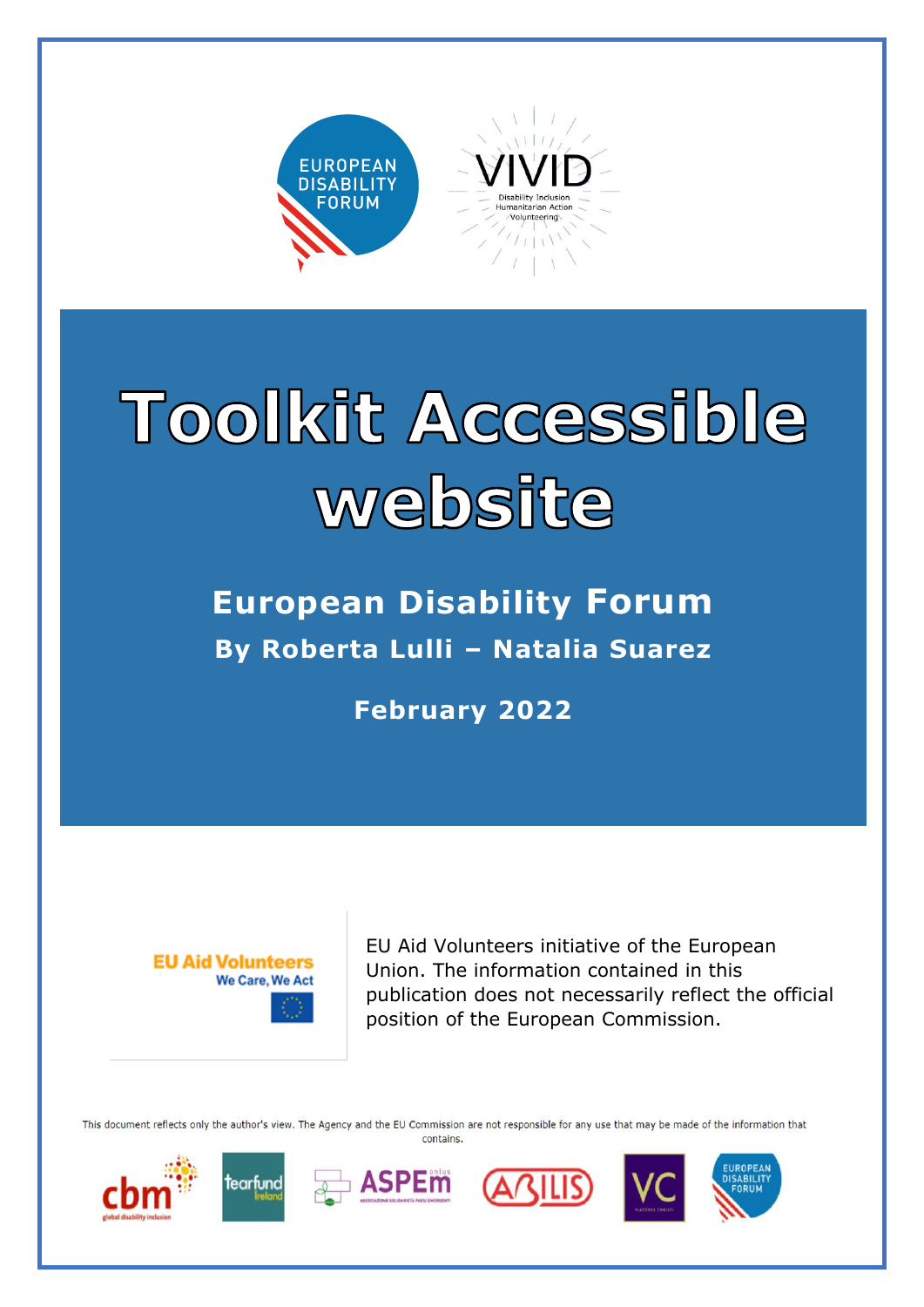# **Introduction**

## **What is web accessibility?**

- Web accessibility is about making sure that digital content can be accessed and used by **everyone**, including people with disabilities.
- It's also a practice that involves opening up digital content, so that it can be accessed, understood, and used **without barriers**.

**Web accessibility barriers can be experienced for a number of reasons.** 

## **What are the barriers?**

#### **Shocking statistic**

**97.4%** of home pages have detectable accessibility failures to the web accessibility standards of WCAG

#### **Top accessibility failures/barriers are:**

- Color contrast (86.4% of homepages)
- Missing alt text on images 60.6%
- Missing form input labels 54.4%
- Empty links 51.3%

#### **Web accessibility benefits everyone**

Accessibility barriers exist for many groups of people.

**Did you know**... recent research shows that 1 in 4 people aged over 50 face problems accessing products and services online.

# **Improving web accessibility helps us to be more welcoming to a wider audience online**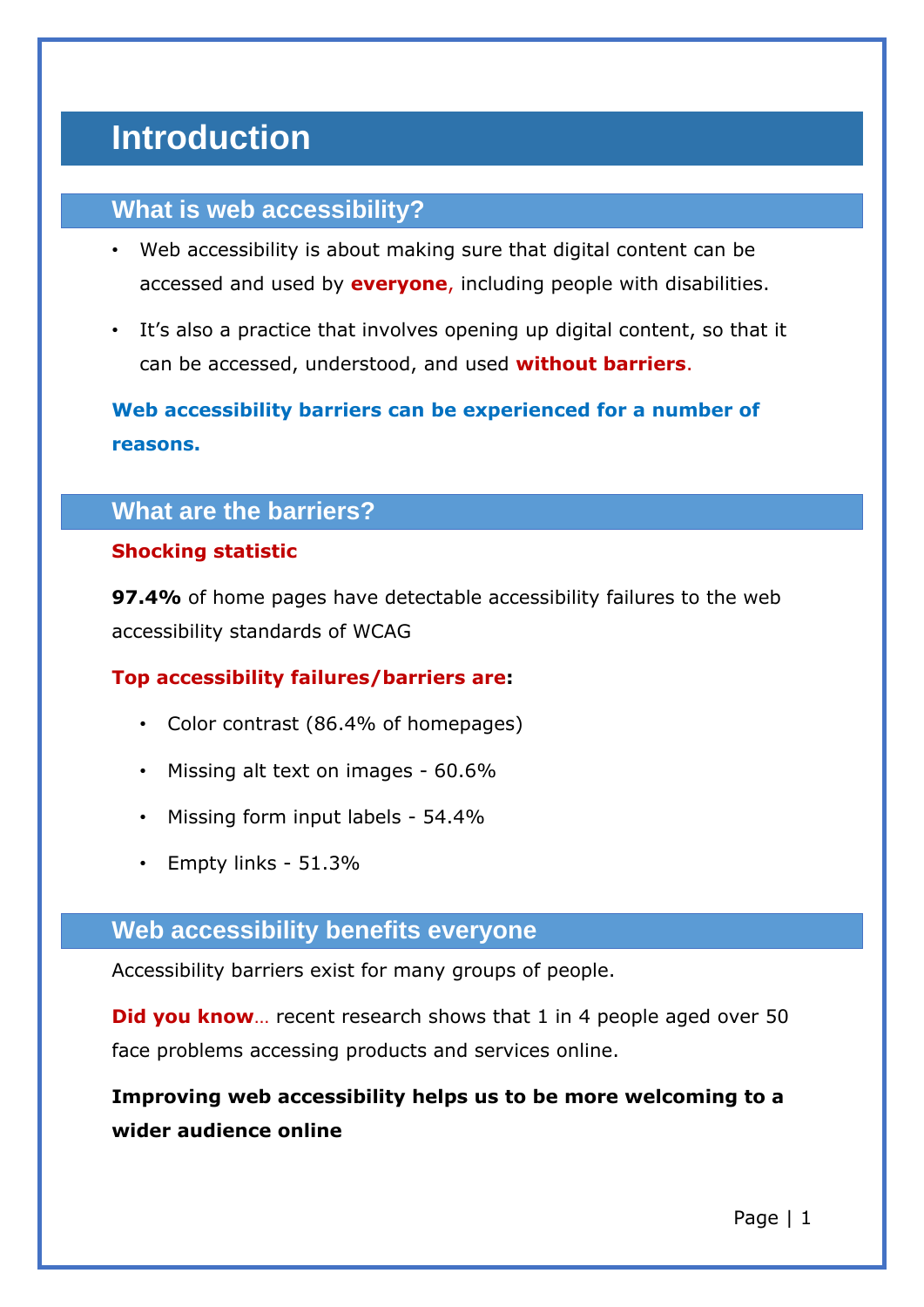# **Make your check list!**

- Creating and uploading accessible content
- Creating accessible digital documents
- Page styling and layout
- Banner, images with Alt text
- Add accessible video (at least with captioning)
- Meaningful hyperlinks

## **Create accessible content**

- Use a clear and simple language
- Use short paragraphs and short sentences.
- It's best practice to keep sentences between 8-20 words, and paragraphs between 1-2 sentences

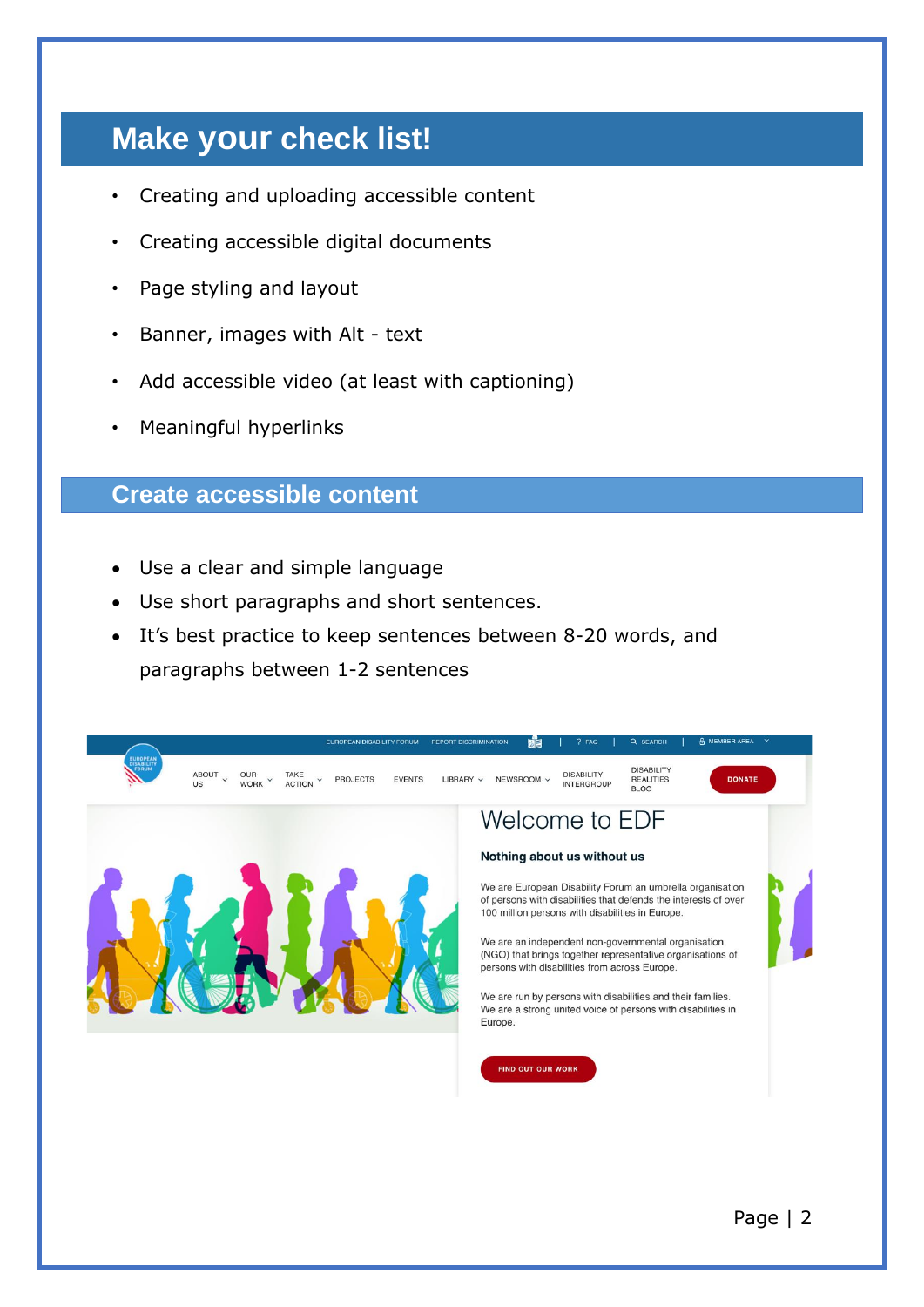## **No complex language**

Free from complex language and unnecessary technical jargon.

**!!** If your content requires you to include abbreviations, acronyms, or technical jargon, explain the meaning.

#### **Example:**

#### **The Global Disability Summit (GDS22)**

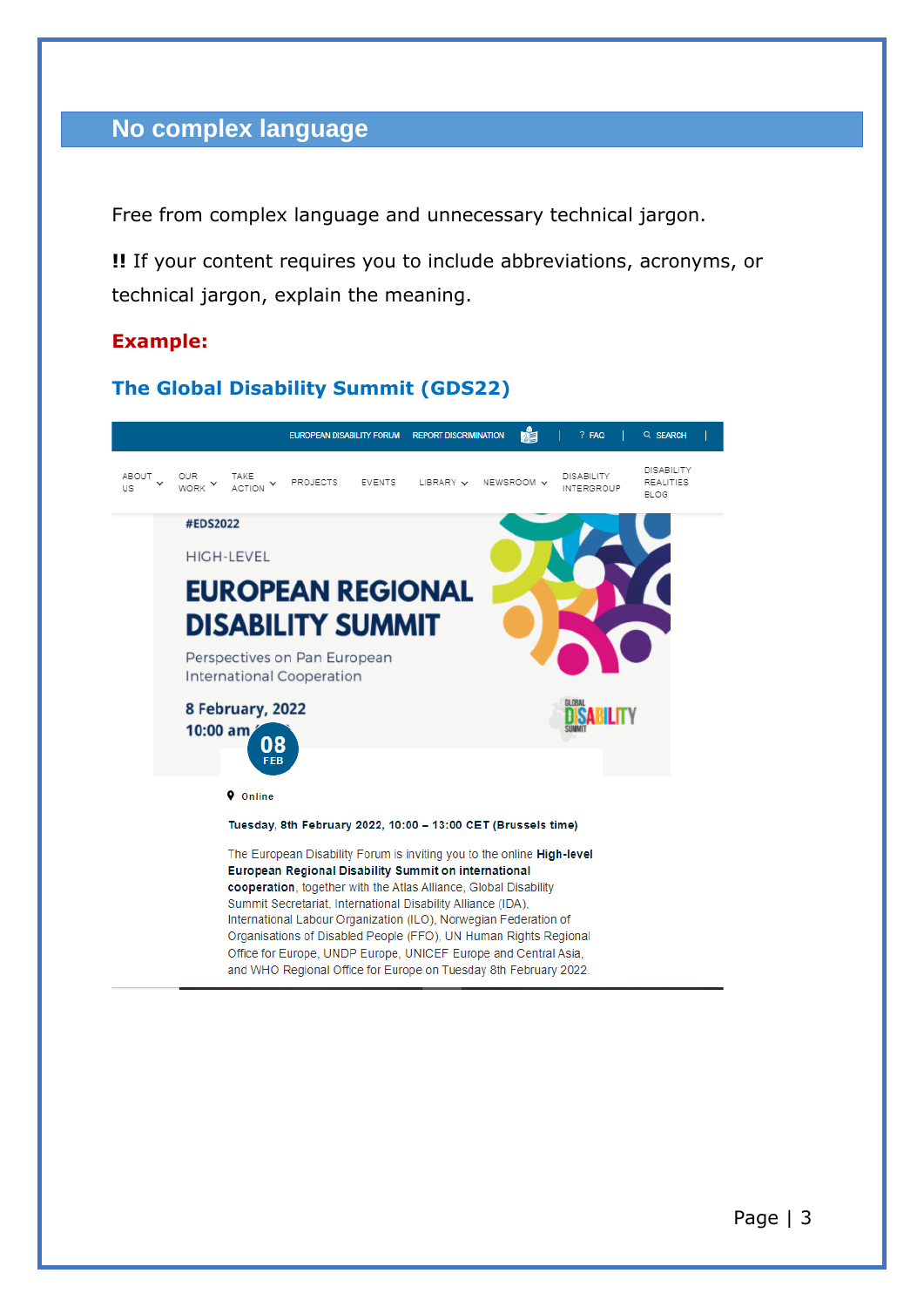## **Create accessible digital documents**

- Choose a sans-serif font, such as Verdana, Arial or Tahoma, and minimum font size of 12pt/16px.
- Left-aligned text
- Use tags:
	- ❖ Headings <H1>, <H2> etc.
	- ❖ Paragraphs <P>
	- ❖ Tables <Table>
	- ❖ Images <ALT Text >
	- ❖ Bullet points (or lists) <LI>

#### **Download the toolkit!**



[The toolkit](https://www.edf-feph.org/publications/digital-accessibility-training-session-1-making-word-documents-accessible/) on accessible Word Document is a resource for creating your documents more accessible working with Headings, style, and Colors, Formatting with columns, Hyperlinks, objective, Alt Text, adding Document's properties, and running the Accessible Checker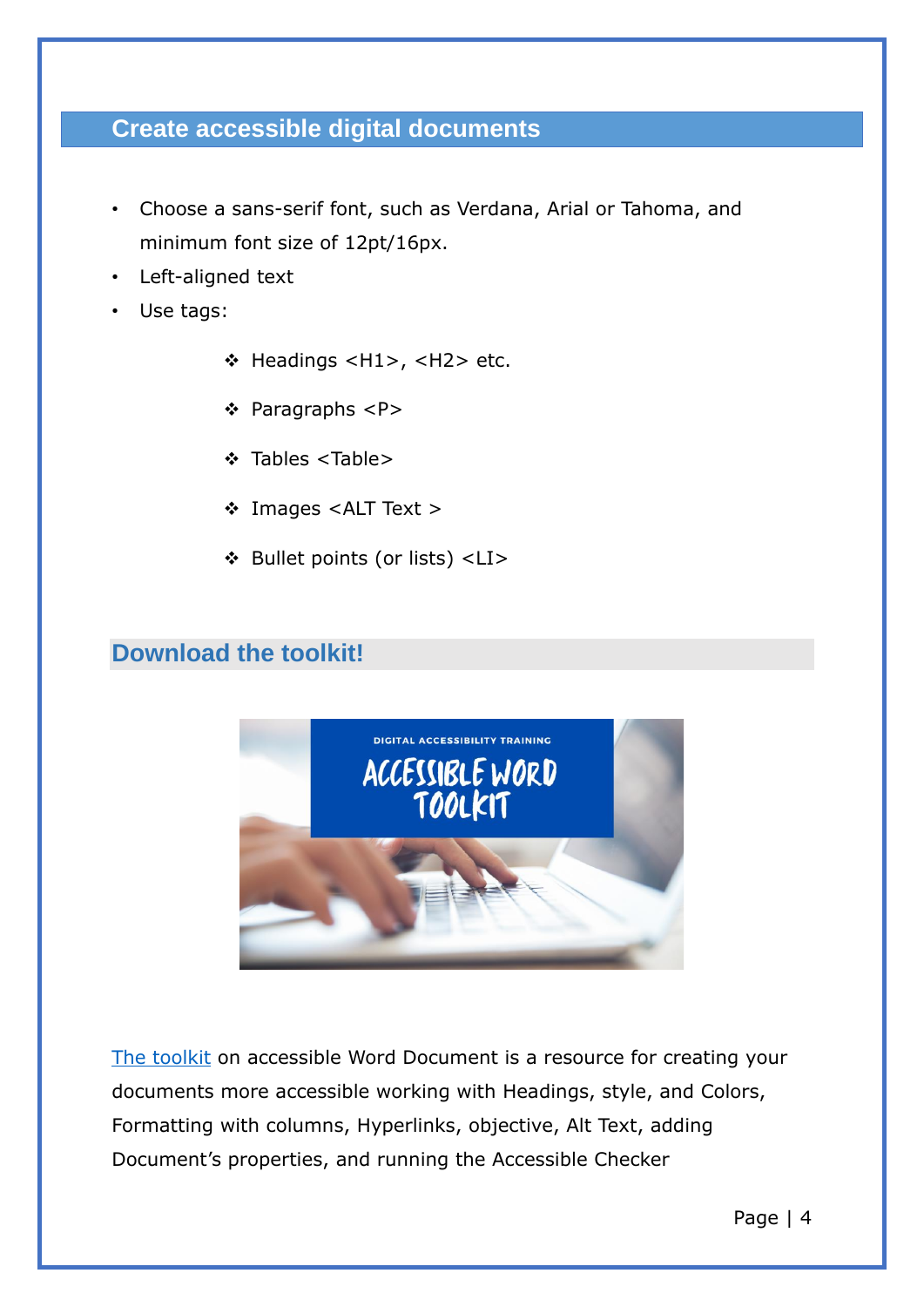# **Page styling and layout**

Organizing web pages by headings helps users get a sense of the page's organization and structure.

#### **Use good heading structure**

• Headings  $\langle h1 \rangle$  through  $\langle h6 \rangle$ 

#### **Do not skip heading levels**

#### **Example** from <h2> to <h5>

| <b>Add New Post</b>        |                      |  |  |                          |
|----------------------------|----------------------|--|--|--------------------------|
| Add title                  |                      |  |  |                          |
|                            |                      |  |  |                          |
| Add Form<br>91 Add Media   |                      |  |  |                          |
| в<br>I<br>$\blacktriangle$ | <b>日日 ← 日日 日 ∂ 国</b> |  |  | $\frac{300000}{[24277]}$ |
| Paragraph                  | (Shift+Alt+7)        |  |  |                          |
| <b>Heading 1</b>           | (Shift+Alt+1)        |  |  |                          |
| Heading 2                  | (Shift+Alt+2)        |  |  |                          |
| Heading 3                  | (Shift+Alt+3)        |  |  |                          |
| Heading $4$                | (Shift+Alt+4)        |  |  |                          |
| Heading <sub>5</sub>       | $(Shift+Att+5)$      |  |  |                          |
| Heading 6                  | (Shift+Alt+6)        |  |  |                          |
| Preformatted               |                      |  |  |                          |
|                            |                      |  |  |                          |

# **Why headings?**

- Visually, headings are presented as **larger and more distinct** than surrounding text.
- Using headings and making them visually visible is especially helpful for users with **intellectual disabilities**.
- **Screen reader users can navigate** a page according to its headings, listen to a list of all headings, and skip to a desired heading to begin reading at that point.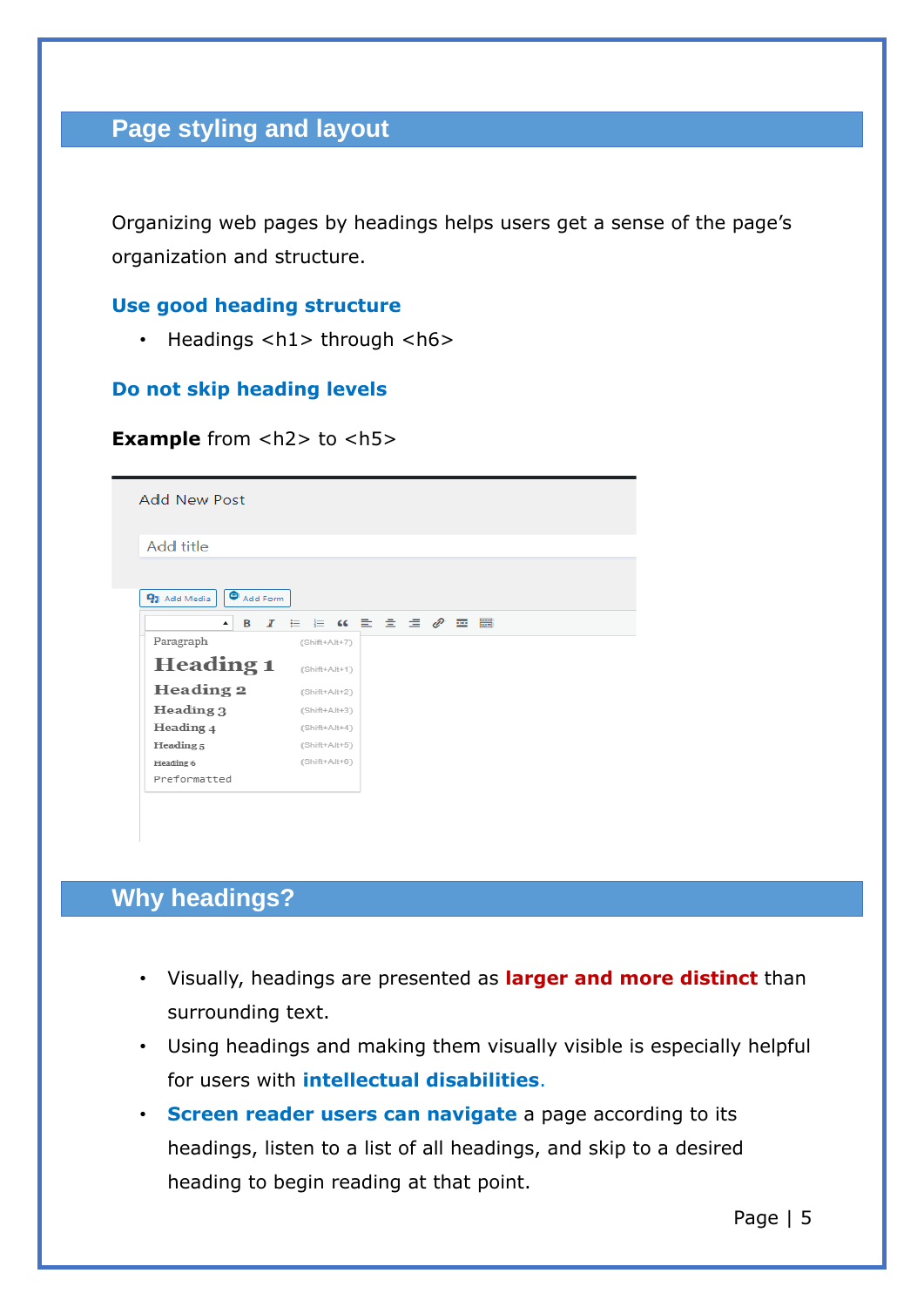#### **Common accessibility mistake**

Do not use **bold** instead of a heading.

**Did you know...**One of the most common accessibility mistakes is making text bold when a heading is needed.

Though the text may look like a heading, the underlying code is not set correctly, and screen reader users will not benefit.

**Be organised**

**It is best** to plan out a heading structure before composing a page.

Doing so will help you both select:

- Appropriate heading levels
- Keep your thoughts organised overall.

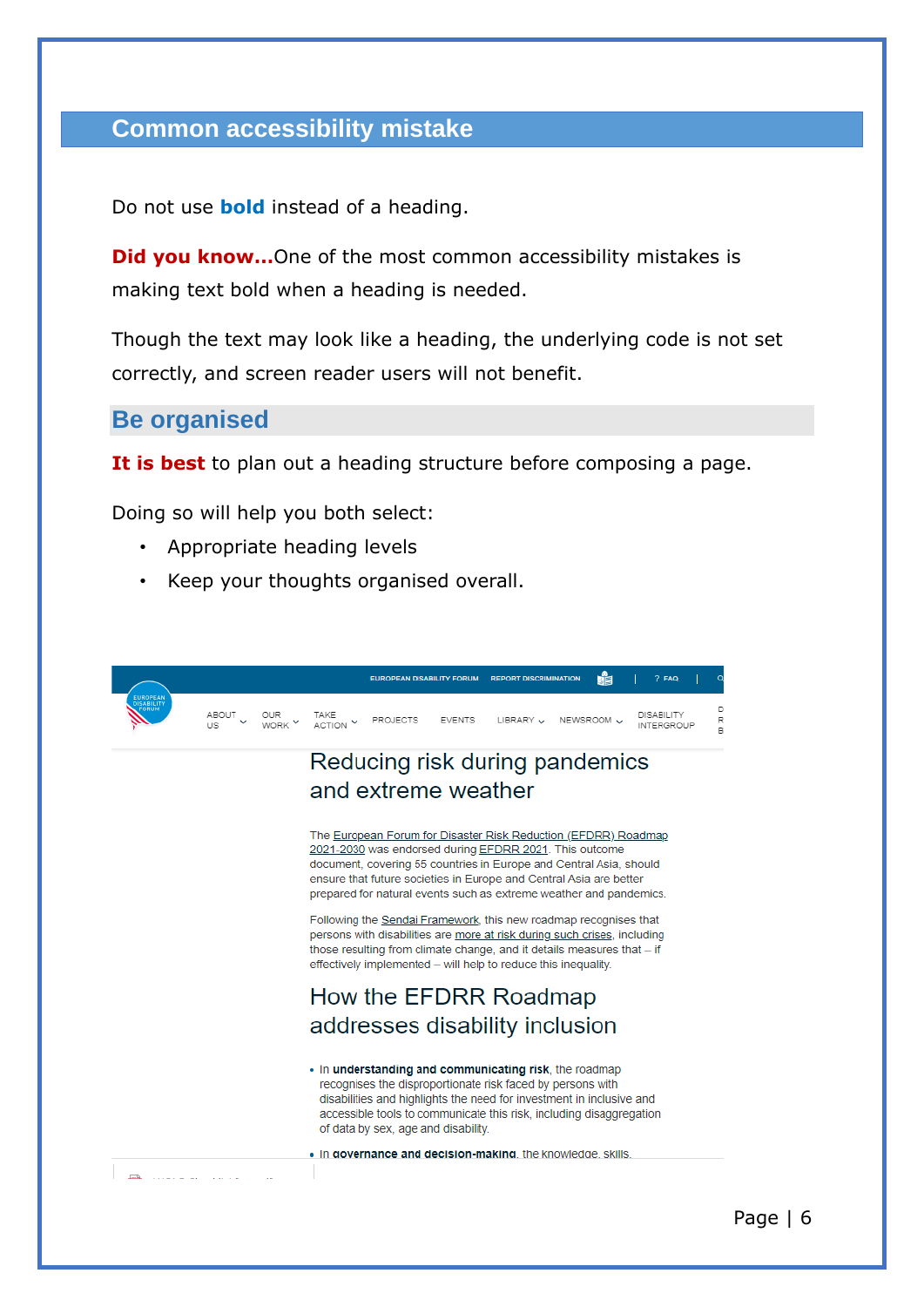# **Banner, images, pictures**

#### **Add ALT Text – Alternative text**

ALT-text is a description you can add to images in web pages to assist people who are blind and screen reader users.

#### **Did you know…**

The best time to add alt text to an image is when you upload it to WordPress/ or your website. This way, the image has alt text right from the start, and the text is already there every time you add the image to a web page.

# **Create accessible video**



When you create and upload videos on the website, make sure there are accessible. Download the [Toolkit on accessible video](https://www.edf-feph.org/publications/accessible-video-toolkit-digital-accessibility-training-session-5/) and have your check list:

- Video design (content, fonts size for your text, colors)
- Contrast between main subject and background
- Captions
- Audio and voiceover
- Sign language interpretation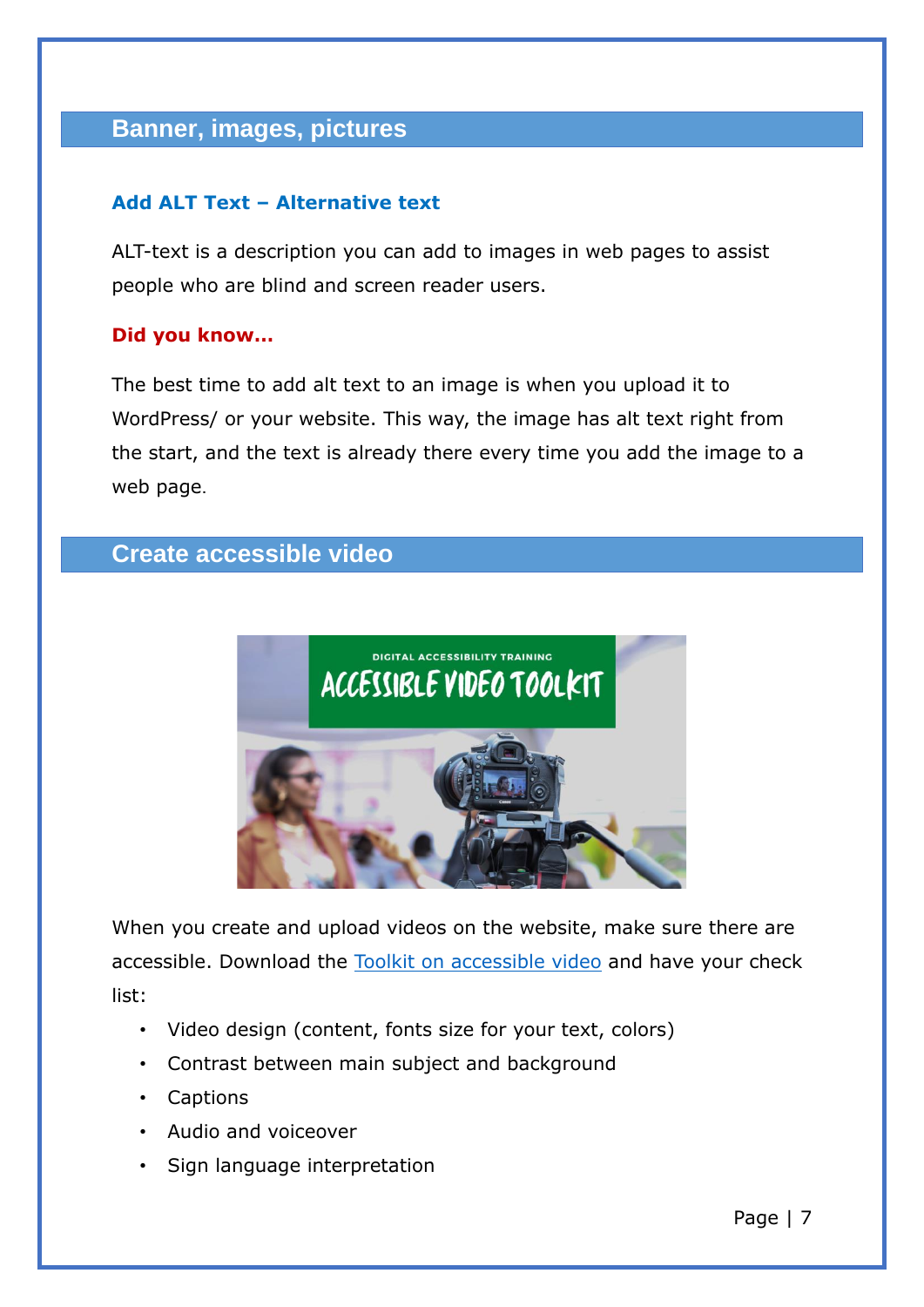# **Meaningful Hyperlink Text**

Give your links unique and descriptive names.

- **Keep** it concise and clear
- **Should** be visual distinct (blue and underlined)
- **Give your links unique and descriptive names**.

When including links in your content, use text that properly describes where the link will go. Using "click here" is not considered descriptive and is ineffective for a screen reader user. Just like sighted users scan the page for linked text, visually impaired users can use their screen readers to scan for links. As a result, screen reader users often do not read the link within the context of the rest of the page. Using descriptive text properly explains the context of links to the screen reader user.

- **Avoid words**: Click here; Read more; Learn more, More info
- **Avoid the word** "Link" in your link and naked URL:

Link to<https://www.edf-feph.org/>

Do not capitalize links: [WWW.EDF-FEPH.ORG](http://www.edf-feph.org/)

#### **Tables**

When it comes to displaying data, tables are handy. They make it much easier for all users, including those using assistive technology, to parse a large amount of data.

- **Keep** your tables [as simple as you can.](https://make.wordpress.org/accessibility/handbook/markup/tables/)
- **Avoid** using tables for anything but tabular data. For example, you should never use a table for lists, or anything else. This can be confusing to screen readers and similar devices.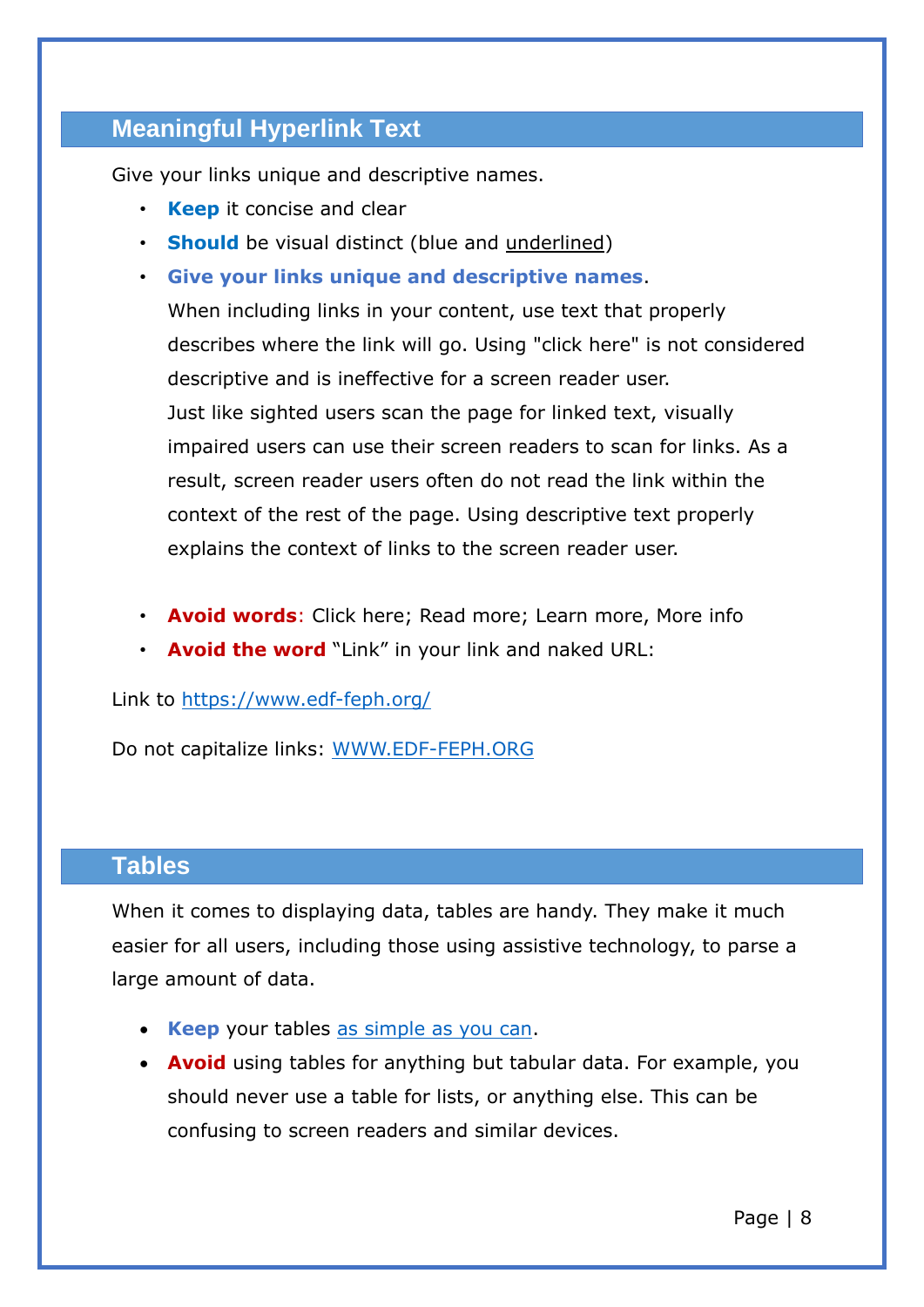# **Media and navigation**

- **Avoid** automatic navigation, such as carousels and sliders.
- **Avoid** automatic media: figuring out how to turn off the media can be difficult when using a screen reader, while other users could simply be confused or even frightened by the sudden noise.

# **Web design check list**

- Choose a content management system that **supports accessibility.** Once you've chosen a CMS that suits your needs, make sure to choose a theme/template that is accessible. Consult the theme's documentation for notes on accessibility and tips for creating accessible content and layouts for that theme. Be sure to follow the same guidelines when selecting modules, plugins, or widgets.(WordPress)
- Use **good** colour contrast
- **Add text zoom**
- Ensure that all content and website can be navigated with the **keyboard.** This step is also the most important. Put simply: for a website to be accessible, it must work without the use of a mouse. This is because many assistive technologies rely on keyboard-only navigation. As such, it must be possible to use all of your site's major features via a keyboard and nothing else. This includes accessing all pages, links, content, and so on.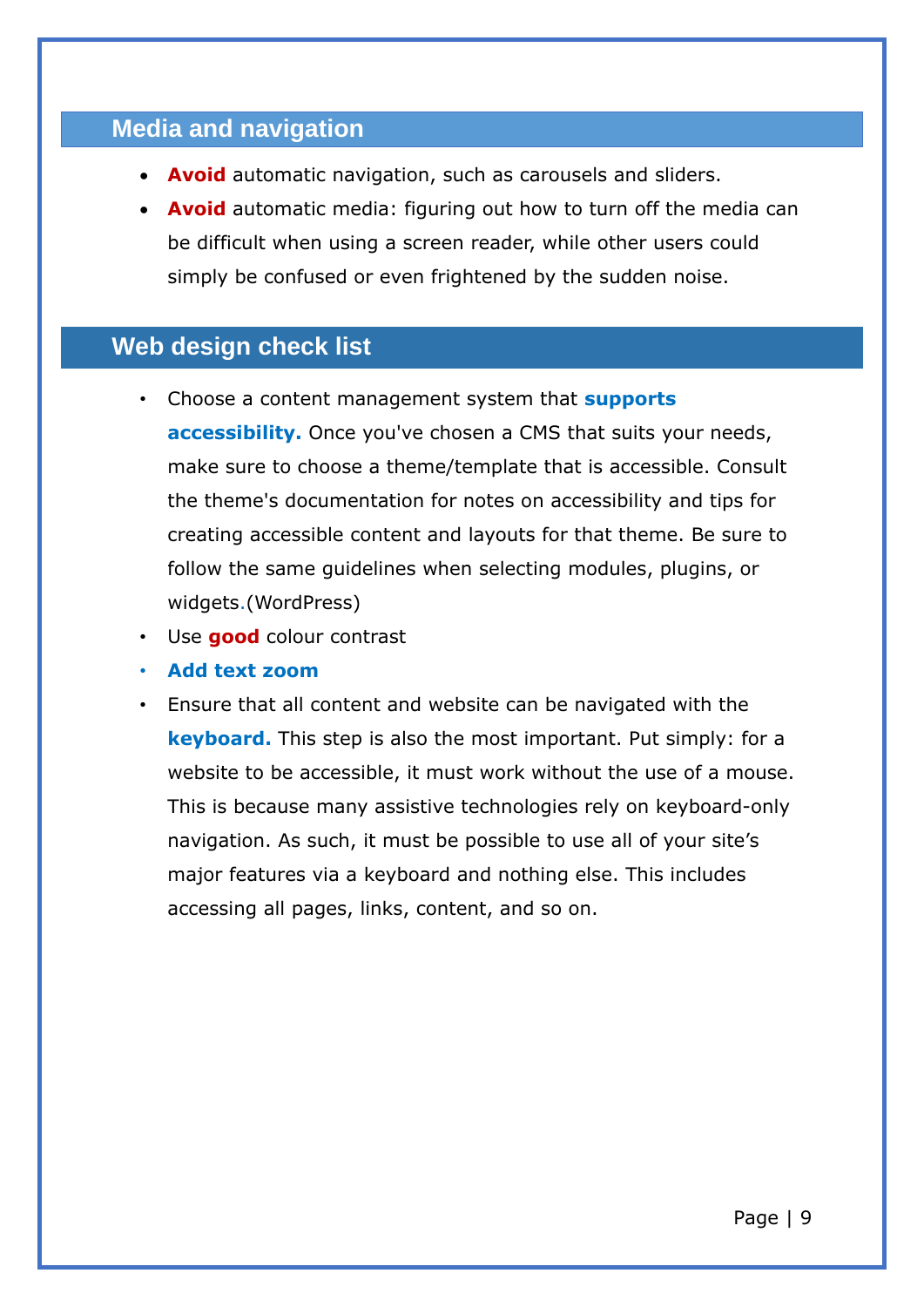### **Good colour contrast**

#### Remember: **The simpler, the better!**

You need to make sure the colors you select on your site contrast well to ensure that everyone can distinguish between various elements on the page.

The most pressing issue is making sure text stands out against the background. Ideally, you should set a dark color against a light one, making sure that they don't bleed into each other.



# **Avoid poor colour contrast**

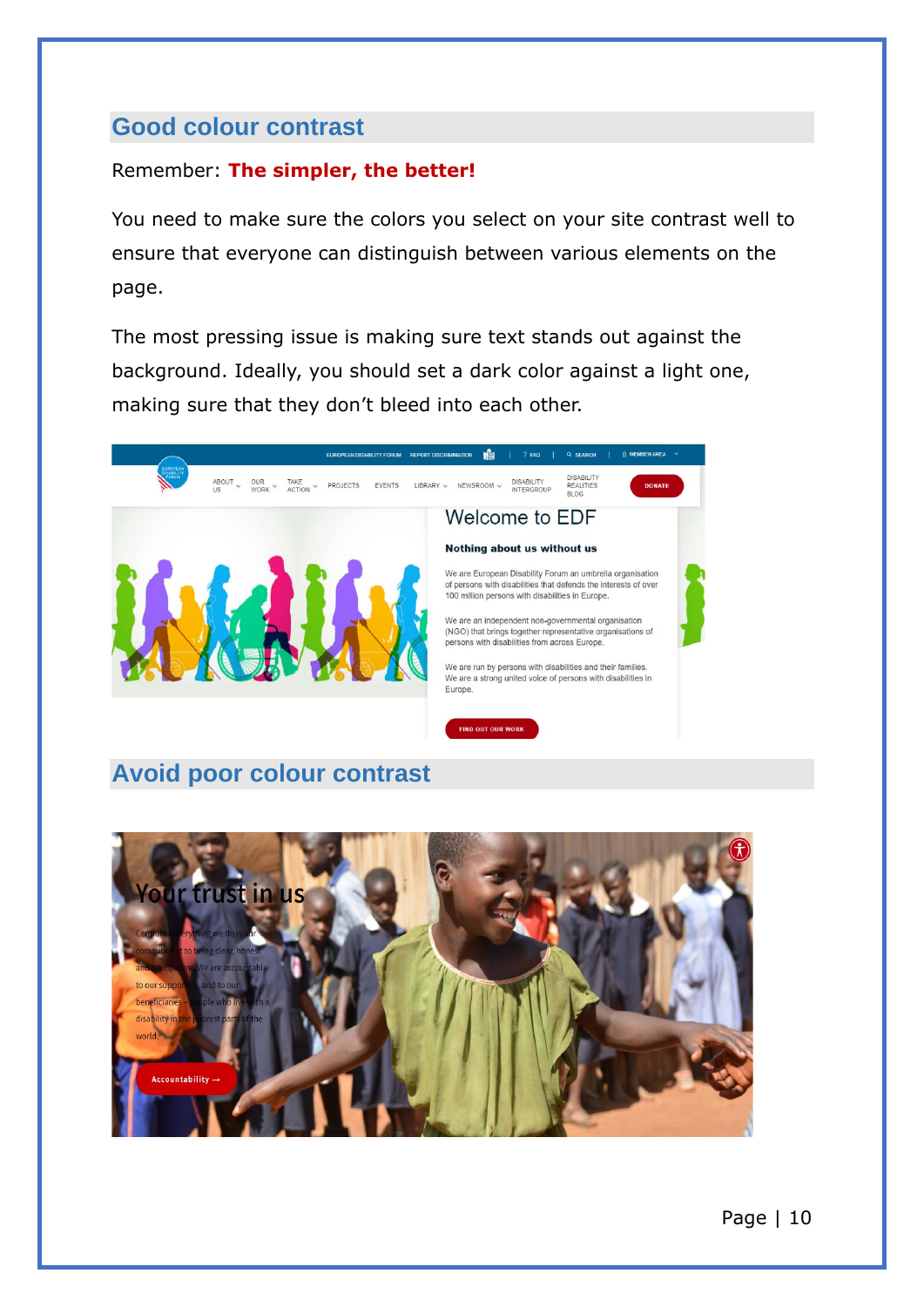# **Text Zoom**

Text size enlargement is used by many users and is able to enlarge the text up to 200% without loss of information.



# **Accessibility tools/menu**

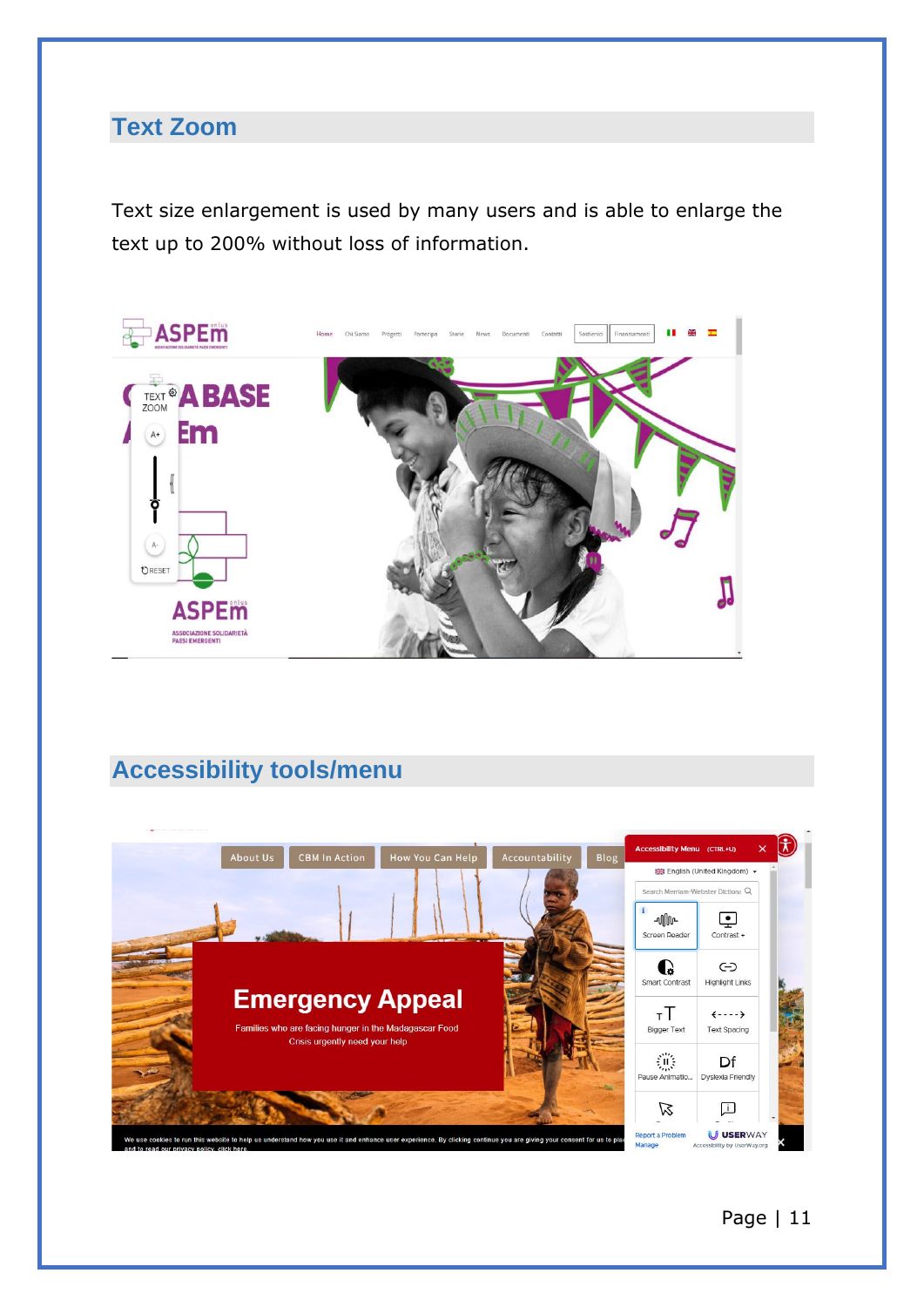# **Keyboard navigation**

- **Keyboard accessibility** is one of the most important aspects of web accessibility.
- Many users rely on a keyboard.
- A keyboard user typically uses the **Tab** key to navigate through interactive elements on a web page—links, buttons, fields for inputting text, etc
- The focus indicator is typically shown as a border or highlight (called an outline) around the focused element.